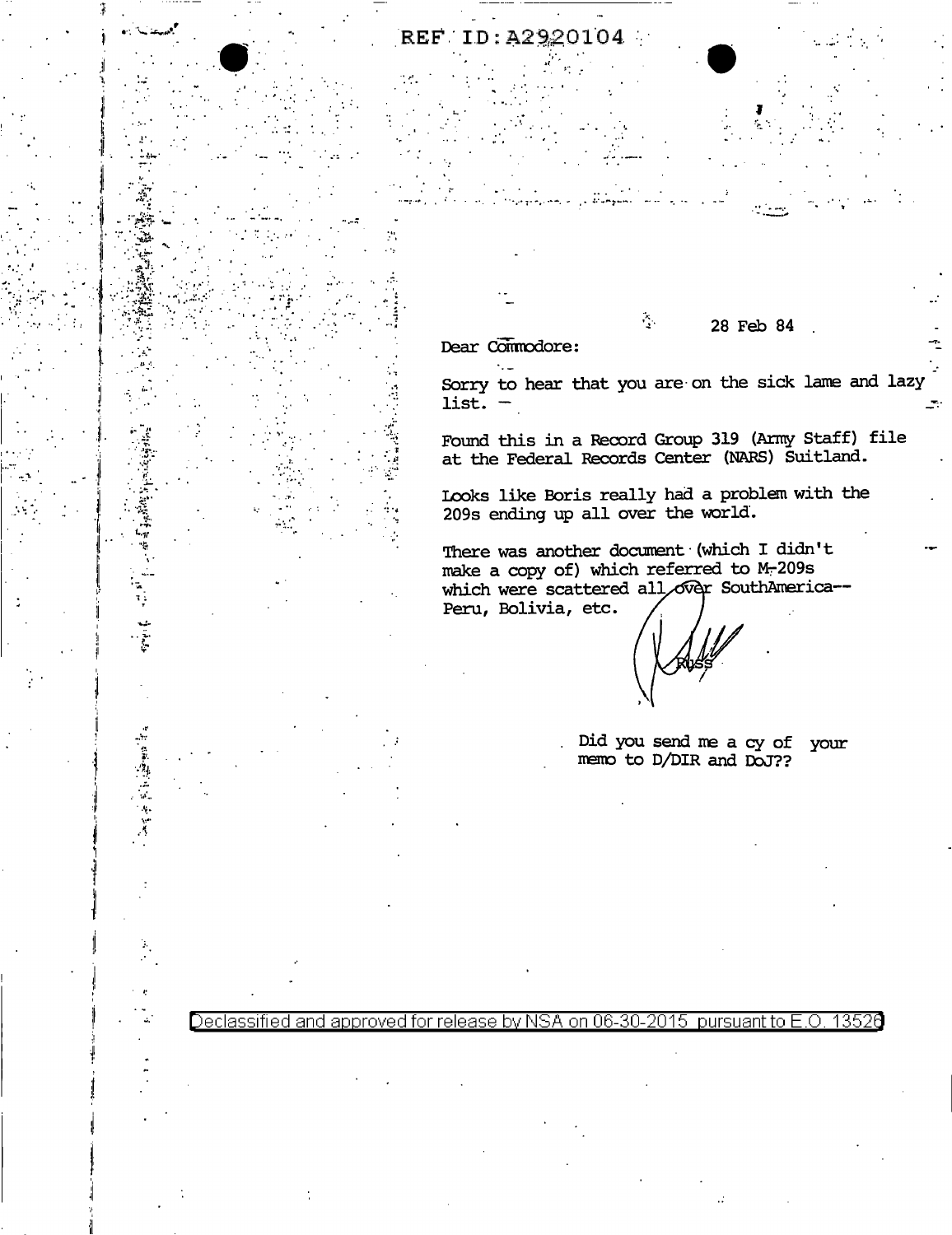| REF ID: A2920104                                                                                                                | al a Brest                  |      |
|---------------------------------------------------------------------------------------------------------------------------------|-----------------------------|------|
|                                                                                                                                 |                             |      |
|                                                                                                                                 |                             |      |
| JUSMAG PHIL                                                                                                                     | 4 April 1951<br>LSH/CAN/hej | .928 |
| SUBJECT:<br>Approval of Converters M-209 on MDAP for the Philippines                                                            |                             |      |
| TO:<br>Assistant Chief of Staff, G-4<br>General Staff, U.S. Army<br>Washington 25, D. C.<br>(ATTN: Foreign Military Aid Branch) |                             |      |
| Reference is made to:<br>$\mathbf{L}$ .                                                                                         |                             |      |
| Converters M-209 included in the Signal Section of the JUSMAC<br>recommended MDA Programs for 1950, 1951 Supplemental and 1952. |                             |      |
| b. Omission of these items from the approved programs as indicated<br>Con pertinent Forms DD 318.                               |                             |      |
| c. Discussion in Washington between Colonel Pickett, JUSMAG, and<br>Colonel Taber, G-4 Section, GSUSA, DA.                      |                             | .W   |

Ġ٦

d. Request for restoration of these items included in JUSMAG letter to DA, dated 26 March 1951, Subject: Revision of 1951 MDA Programs.

2. At the present time, the Armed Forces of the Philippines have on hand 369 Converters M-209 which are the cryptographic backbone of the communication system between the Armed Forces General Headquarters and the units in the field down to and including BCT and/or Battalion Headquarters.

3. The use of these converters and the security of the system is exactly the same as prescribed by U.S. doctrine. Present training in the use of the converturs is conducted in the Philippine Signal Corps School by instructors who were previously trained at AFWESPAC Signal School.

4. If the question of security is the reason for the deletion of this item from MDAP to the Philippines, it is requested that the following points be considered:

a. The Armed Forces of the Philippines are presently using this equip-(ပ ment originally received from the U.S. Army, or purchased in limited quantities from local surplus dealers most of whom are alienx.

b. The device itself is most highly classified, and the Philippine Armed Forces have the same security regulations concerning its employment as those of the United States.

5. No Converters M-209 are presently available from local surplus dealers and, consequently, newly activated units cannot be sufficiently supplied with the item unless they are furnished by MDAP.

6. It is recommended that Converters M-209 be supplied to the Philippines and that the following quantities be reinstated in the MDA Program:  $3/9$ 

COPY

 $\mu$  , where  $\mu$ 

 $\mathbf{b}$ 

非常常。

50 ea Converters M-209<br>37 ea marters M-209<br>229 ea /s/ Maj Gen Lel. Fiscal Year 1950,<br>" " 1951<br>" " 1952,  $\frac{1}{2}$ . Supplemental : ; :<br>2.  $\cdot$  10 Mar ...  $/s$ / Maj Gen Leland S. Hobbs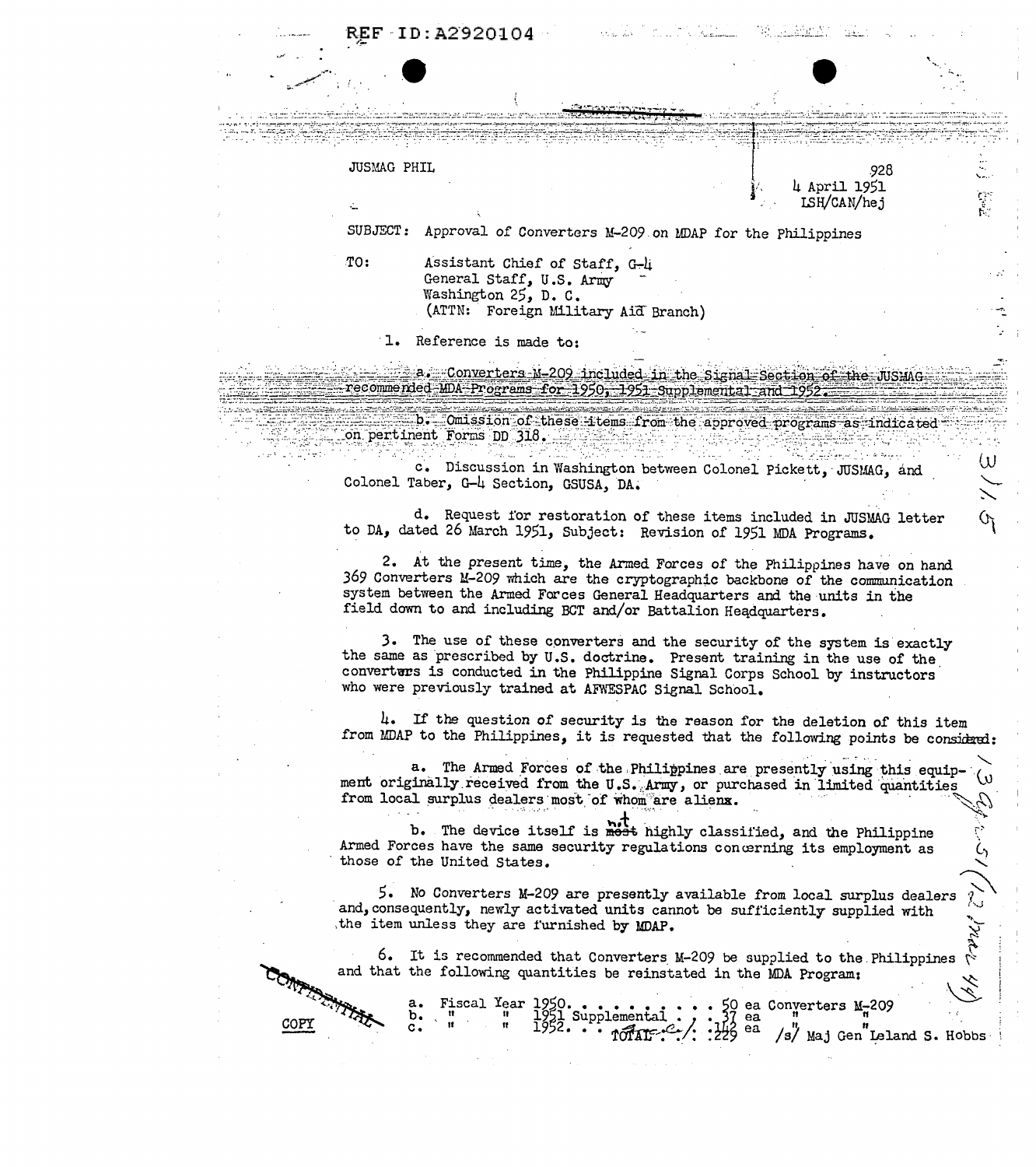## REF ID:A2920104

 $\ddot{\phantom{a}}$ 

| Security Division/SMI Br<br>Major $\frac{1}{2}$ per/53782/mjv                                                                                                                                                                                                                                                                               |              |
|---------------------------------------------------------------------------------------------------------------------------------------------------------------------------------------------------------------------------------------------------------------------------------------------------------------------------------------------|--------------|
|                                                                                                                                                                                                                                                                                                                                             |              |
| $\mathcal{C}_{m}f\neq g$ and Red $g/s$<br>$C2 - 311$<br>SUBJET: Approval of Converters 1-209 on HDAF for the Philippines                                                                                                                                                                                                                    |              |
| DATE: JUN 12 1951 COMENT NO. 4<br>TC: GA/FLA<br>FROL:<br>ි2<br><b>Hajor</b> Hopper/53782/mjv                                                                                                                                                                                                                                                | $\mathbb{Z}$ |
| 1. The recommendation by JUSMAG, Fhilippines, that a total of 229<br>Converters E-209 be supplied under HDAR, has been reviewed.                                                                                                                                                                                                            |              |
| 2. It is noted that requests for-Converters N-209 by several friendly<br>foreign countries have been disapproved by (-2, Department of the Army for<br>the following reasons:                                                                                                                                                               |              |
|                                                                                                                                                                                                                                                                                                                                             |              |
| Superior with the Land Holder Contract of the Contract of the Contract of the Contract of the Contract of the                                                                                                                                                                                                                               |              |
| $c$ , $\emptyset$ . No advantage seen in training foreign personnel if $E \gtrsim 09!$ s<br>could not be rade available in quantities needed for tactical operations.                                                                                                                                                                       |              |
| d. Method of operation is cryptographic information not releasable<br>to foreign governments without an approved exception to national policy.                                                                                                                                                                                              |              |
| 3. In review of the JUGMAG request, the following conclusions have<br>been made:                                                                                                                                                                                                                                                            |              |
| In spite previous denials to other friendly foreign govern-<br>а.<br>ments, it is believed that the JUSMAG request should receive special<br>consideration since the Philippine Covernment is unique as compared to<br>other forcign governments by reason of its history and its present and past<br>relationships with the United States. |              |
| b. The requirement of 229 $\&$ -209's will not adversely affect the<br>supply situation.                                                                                                                                                                                                                                                    |              |
| c. Inasmuch as Philippine personnel have been trained in U.S.<br>schools in the U.S. methods and doctrine for operation of the 1-209, it is<br>not believed that the furnishing of 1-209's alone constitutes an exception<br>to U.S. security policies.                                                                                     |              |
| d. It is not believed that the supply of E-209's to the<br>Fhilippine Government will set a precedent for similar releases to other<br>friendly foreign governments.                                                                                                                                                                        | ہی جاتا      |
| The Second State of the State of State of the State of State of State of State of State of the State of State o                                                                                                                                                                                                                             |              |
| $1 + 7 - 2088$                                                                                                                                                                                                                                                                                                                              |              |
|                                                                                                                                                                                                                                                                                                                                             |              |
|                                                                                                                                                                                                                                                                                                                                             |              |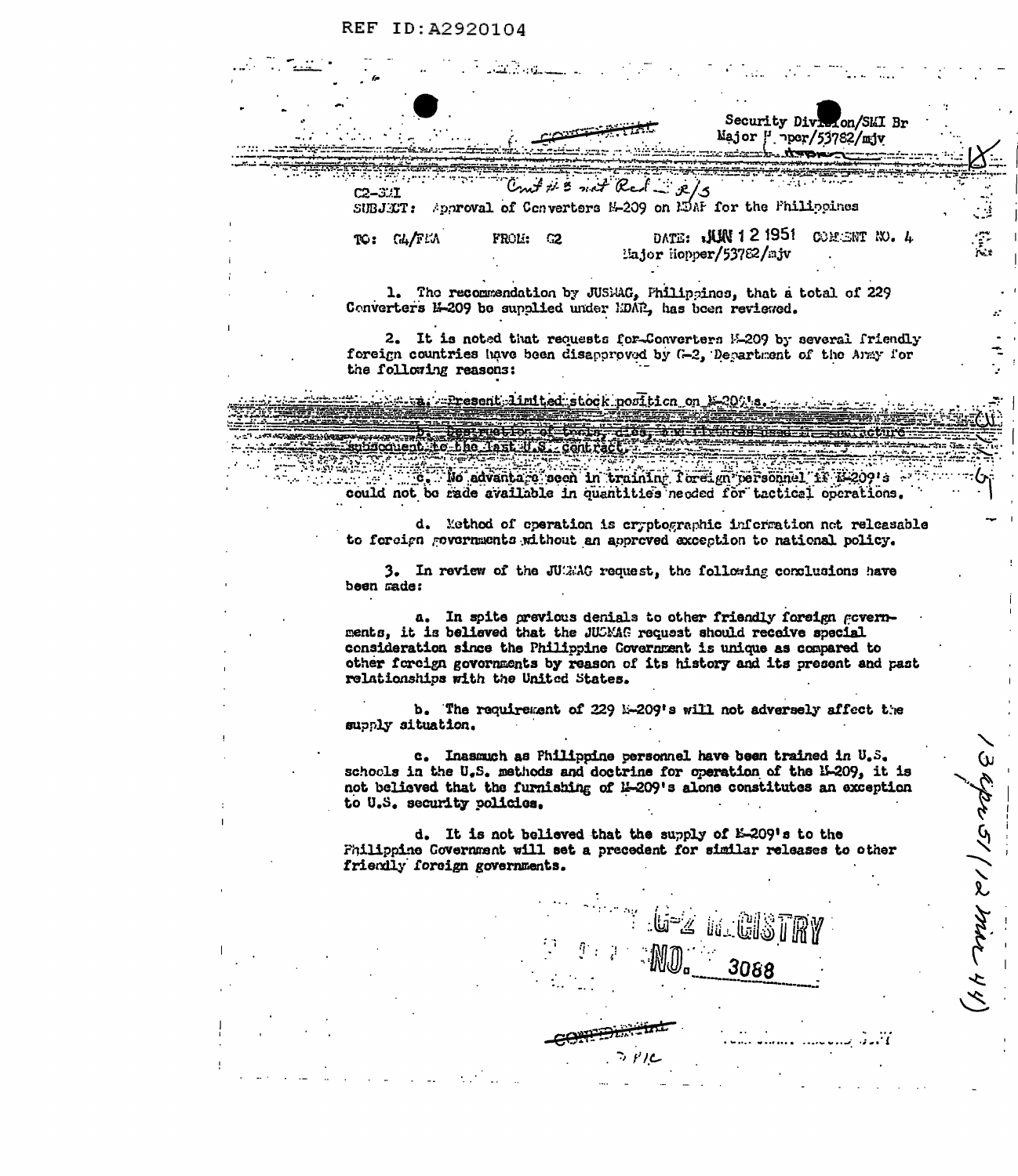FOR RECORD:

 $C2 - S11$ 

SUBJECT: Approval of Converters E-209 on EDAP for the Fhilippines

4. In view of the foregoing conclusions, there is no objection from a security viewpoint to the proposed transfer of 209 Converters, 1-209 to the Philippine Government, provided that no documentary information pertaining to doctrine and methods of operation is included in the release.

FOR THE ASSISTANT CHIEF OF STAFF-G-2;

 $\sim$ 

Ltr, Ch JUSMAG (Phil) to G4, 4 Apr 51, rusted reinstatement of M-209's in Philippine MDAP because the Philippines have some machines already and have been trained in US methods for use of the machine.

DF G4 to G2, 13 Apr 51, rqsted approval in view of info in JUSMAG ltr. Cmt 2, G2 to SIG, 26 Apr 51, requested SIG comments.

Cmt 3, SIG to G2, 2 May 51, stated no objection. Further stated that current stock is sufficient to meet requirements OM, SMI to ASA, date unknown, rqsted ASA recommendations.

OM, ASA to SMI, 29 May 51, furnished info substantially the same as this comment. Stated AFSA concurrence has been obtained.

**ROUTE 17507**